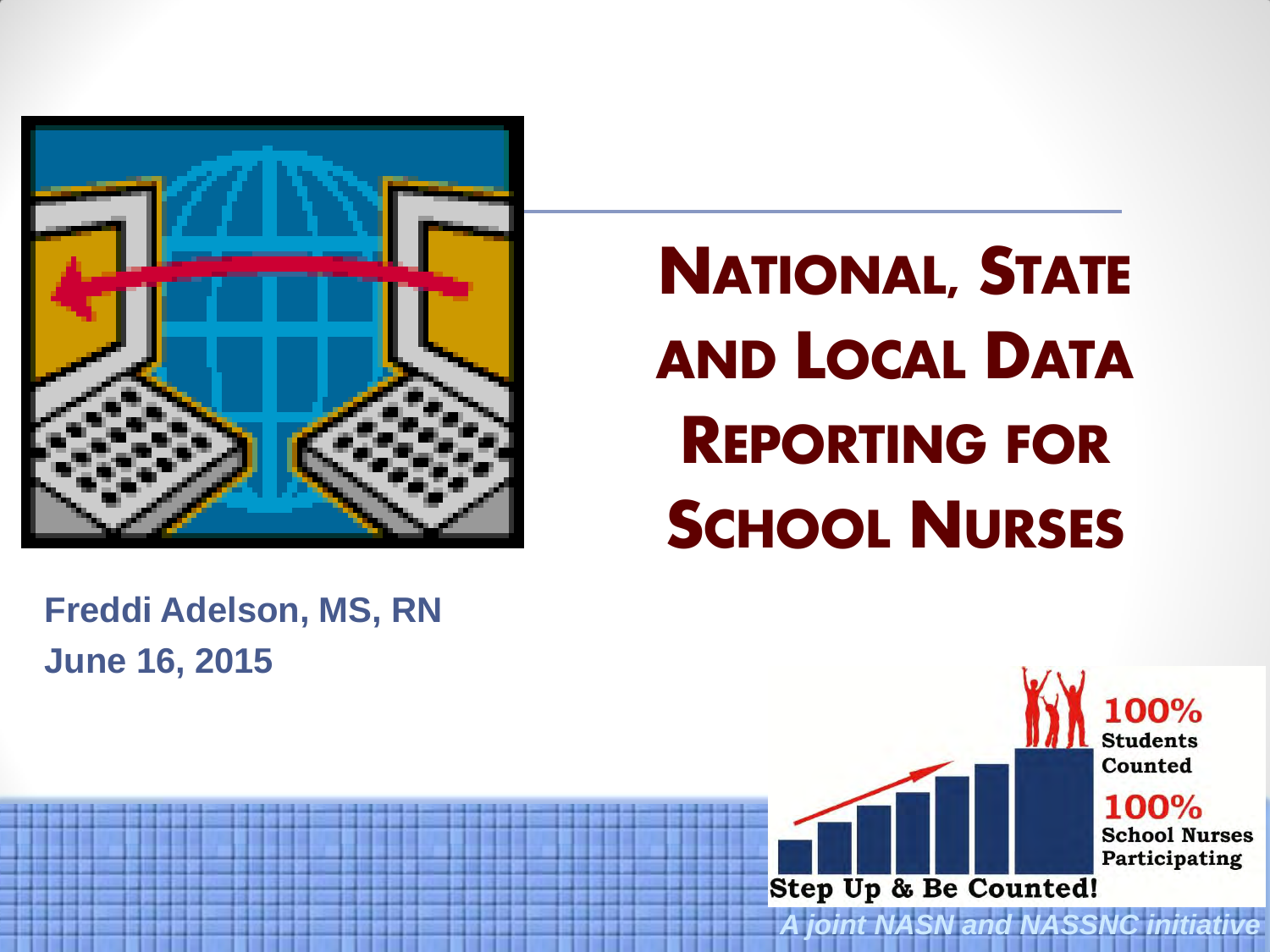# Learning Objectives

**At the completion of this activity, the learner will be able to** 

- **Report identified school level data to DPI or to designated school district person**
- **Select local school district health data to collect and report**



*A joint NASN and NASSNC initiative*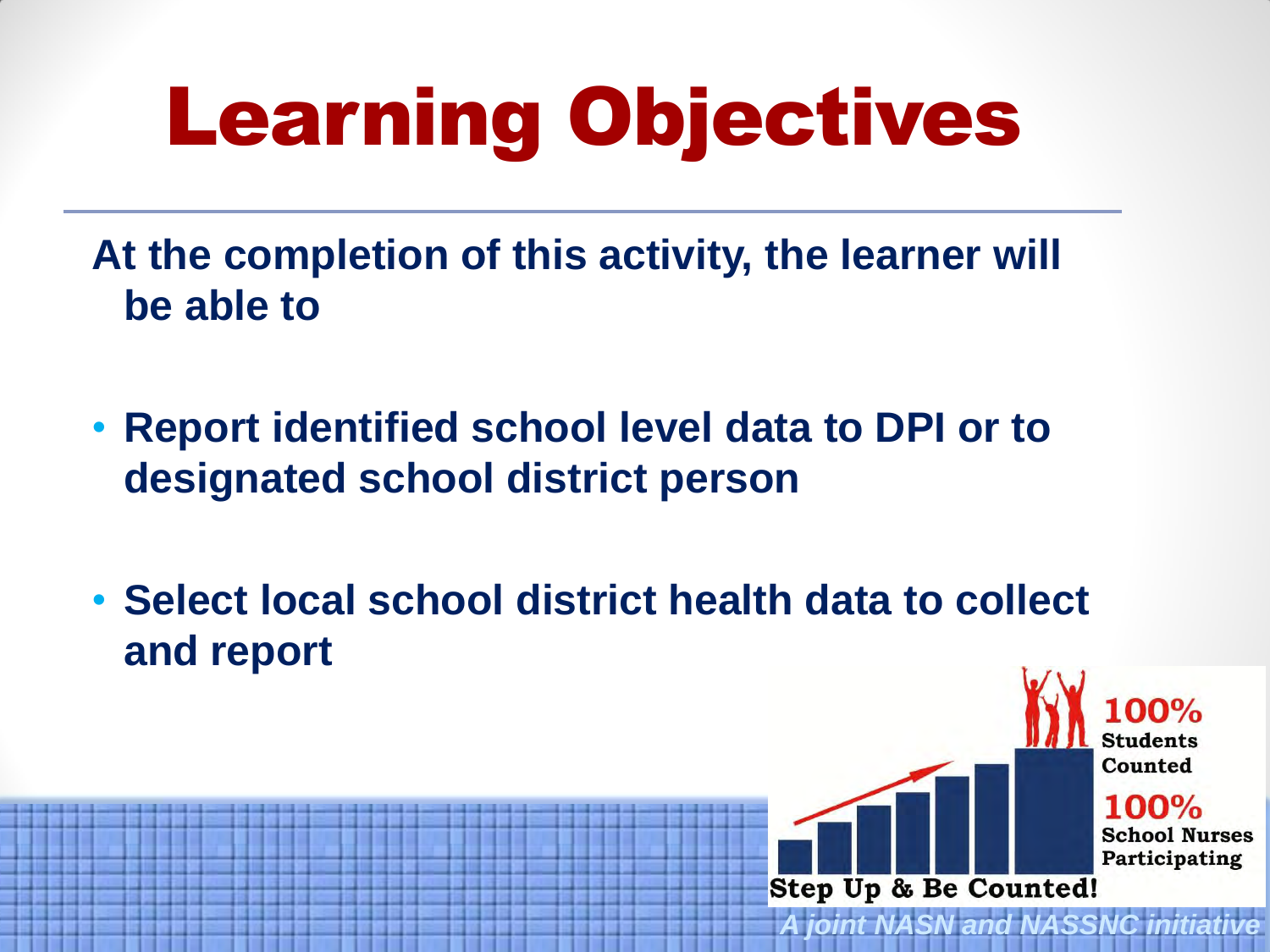## NATIONAL and STATE Data Reporting

- **Step Up Be Counted**
- **Report school district level data to DPI by June 19, 2015 deadline**
- **DPI aggregates school district data & sends to NASN**
- Individual districts can collect additional data for 100% **Students local use** Counted  $100%$

**School Nurses** Participating

*A joint NASN and NASSNC initiative* 

**Step Up & Be Counted!**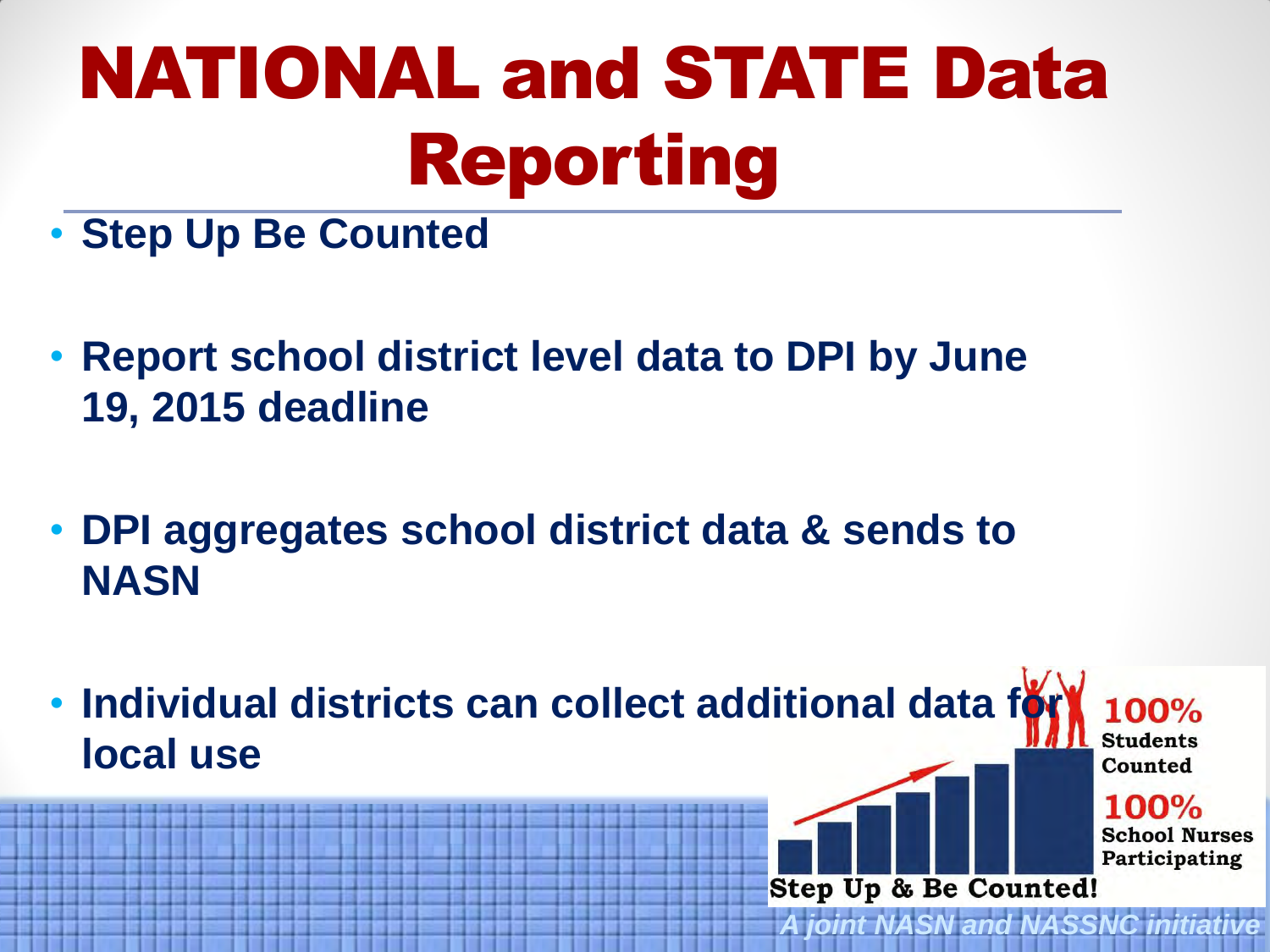#### Data Collection Link:

#### [http://sspw.dpi.wi.gov/sspw\\_schlnurse](http://sspw.dpi.wi.gov/sspw_schlnurse)

|                                                                         |                                                                                                                                                                                                                                                                                                                                                                                                                                                                                                                                                                                                                                           | $-101$                                                                                     |
|-------------------------------------------------------------------------|-------------------------------------------------------------------------------------------------------------------------------------------------------------------------------------------------------------------------------------------------------------------------------------------------------------------------------------------------------------------------------------------------------------------------------------------------------------------------------------------------------------------------------------------------------------------------------------------------------------------------------------------|--------------------------------------------------------------------------------------------|
| by http://sspw.dpi.wi.gov/sspw sndata                                   | D ← 図 d × 6 School Nurse Data Collecti ×                                                                                                                                                                                                                                                                                                                                                                                                                                                                                                                                                                                                  | 命女德                                                                                        |
| File Edit View Favorites Tools Help                                     | PUBLIC INSTRUCTION                                                                                                                                                                                                                                                                                                                                                                                                                                                                                                                                                                                                                        |                                                                                            |
| Home<br><b>Parents &amp; Students</b><br><b>Student Services Home</b>   | $\alpha$<br><b>Schools &amp; Educators</b><br><b>Libraries</b><br>Data & Media<br><b>School Nurse Data Collection</b>                                                                                                                                                                                                                                                                                                                                                                                                                                                                                                                     |                                                                                            |
| <b>Topical Directory A-Z</b>                                            |                                                                                                                                                                                                                                                                                                                                                                                                                                                                                                                                                                                                                                           |                                                                                            |
| <b>Required Inservice</b><br><b>Training</b>                            | School nurses collect rich and important data. The National Association of School Nurses, the<br>Wisconsin Association of School Nurses, the National Association of State School Nurse Consultants                                                                                                                                                                                                                                                                                                                                                                                                                                       |                                                                                            |
| <b>Training</b>                                                         | and the Wisconsin Department of Public Instruction are working together to develop a national,                                                                                                                                                                                                                                                                                                                                                                                                                                                                                                                                            |                                                                                            |
| <b>Publications and</b><br><b>Resources</b>                             | uniform, standardized data set for all school nurses to collect specific data points in the same way. For<br>this initial year, school year 2014-2015, school nurses are encouraged to collect specific data on the<br>number of nurses in schools, the number of children with specific diagnosed chronic health conditions,                                                                                                                                                                                                                                                                                                             |                                                                                            |
| <b>Wisconsin State Statutes</b>                                         | and the disposition of children seen by the school nurse. We invite each school nurse to step up and                                                                                                                                                                                                                                                                                                                                                                                                                                                                                                                                      |                                                                                            |
| <b>Staff Directory</b>                                                  | be counted!                                                                                                                                                                                                                                                                                                                                                                                                                                                                                                                                                                                                                               |                                                                                            |
| <b>Building the Heart of</b><br><b>Successful Schools</b><br>Conference | Collecting data in the same way allows us to aggregate the data across the nation. The dataset will not<br>include everything a school nurse does; it is a MINIMUM dataset-just the key points that are needed to<br>show the effect of school nurses on student health and education. The results will be reported by the                                                                                                                                                                                                                                                                                                                |                                                                                            |
| <b>Special Education</b>                                                | state as an aggregate, so there will not be any district-specific data distributed nationally.                                                                                                                                                                                                                                                                                                                                                                                                                                                                                                                                            |                                                                                            |
| Rtl                                                                     | This school year's data collection tool for the 2014-15 school year is concise and comes with                                                                                                                                                                                                                                                                                                                                                                                                                                                                                                                                             |                                                                                            |
| <b>PBIS</b>                                                             | instructions on what terms mean. We hope that you will tackle this new, important endeavor and step                                                                                                                                                                                                                                                                                                                                                                                                                                                                                                                                       |                                                                                            |
| <b>Educator Licensing</b>                                               | up and be counted.                                                                                                                                                                                                                                                                                                                                                                                                                                                                                                                                                                                                                        |                                                                                            |
|                                                                         | • 2014-2015 NEW Wisconsin School Health Services Report: ENTER DATA HERE LA (Collection<br>input deadline is June 19, 2015)<br>• 2014-2015 NEW Wisconsin School Health Services Report ≻ (data template pdf)<br>• 2014-2015 NEW Data Collection Tool-Wisconsin School Health Services Report 2014-2015 L'<br>(This data should be collected district-wide, with one lead nurse inputting the data into the DPI<br>electronic system, which will open in February 2015.)<br>. 2014-2015 NEW Information Notice: Data Collection-Wisconsin School Health Services Report<br>2014-2015 【<br>• NASN webinars, Q & A, and further information. | 100%<br><b>Students</b><br>Counted<br><b>100%</b><br><b>School Nurses</b><br>Participating |
|                                                                         |                                                                                                                                                                                                                                                                                                                                                                                                                                                                                                                                                                                                                                           | <b>Step Up &amp; Be Counted!</b>                                                           |
|                                                                         |                                                                                                                                                                                                                                                                                                                                                                                                                                                                                                                                                                                                                                           | <b>A joint NASN and NASSNC initia</b>                                                      |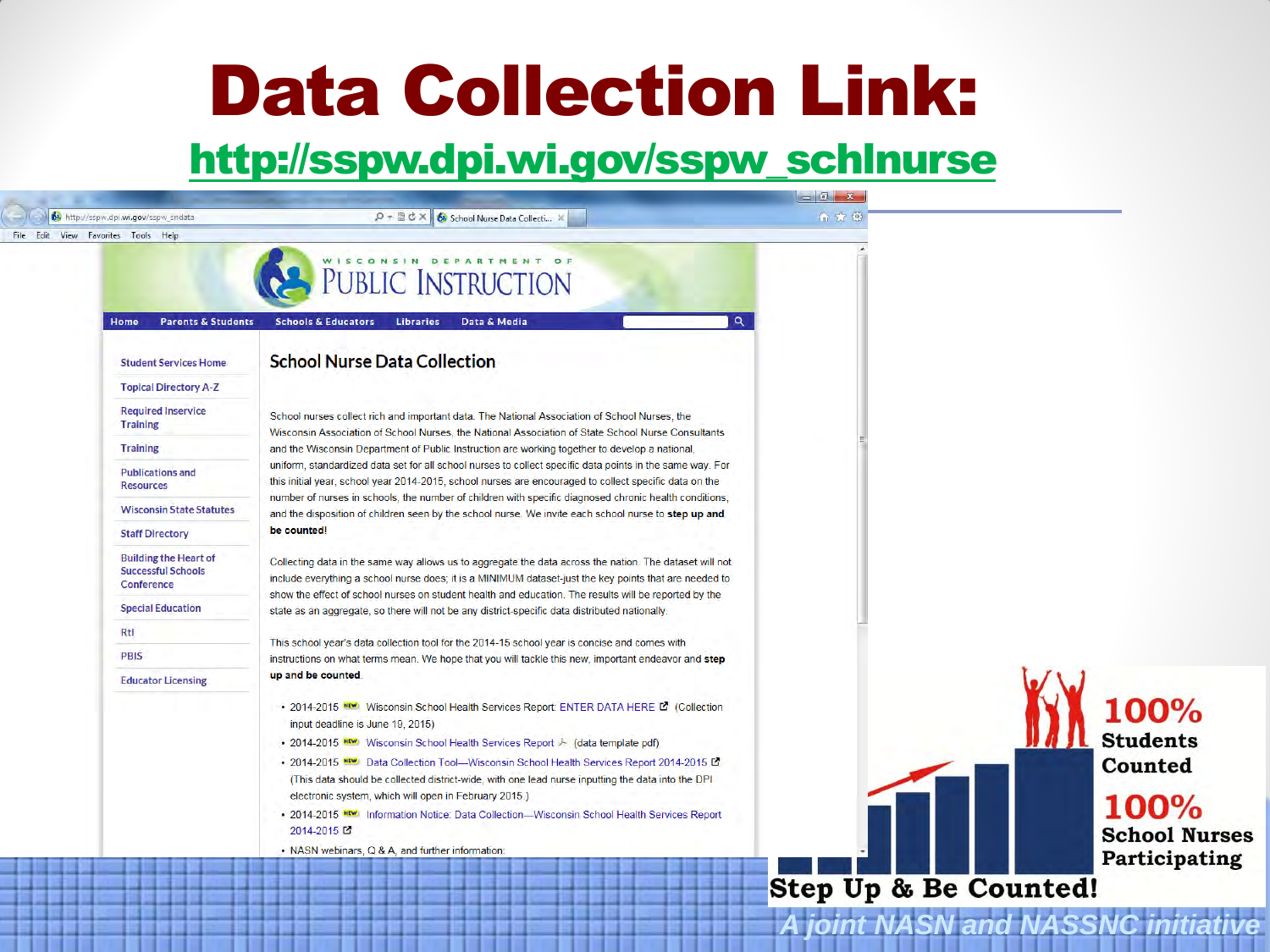## NATIONAL and STATE Data Reporting

#### •**Progress to date**

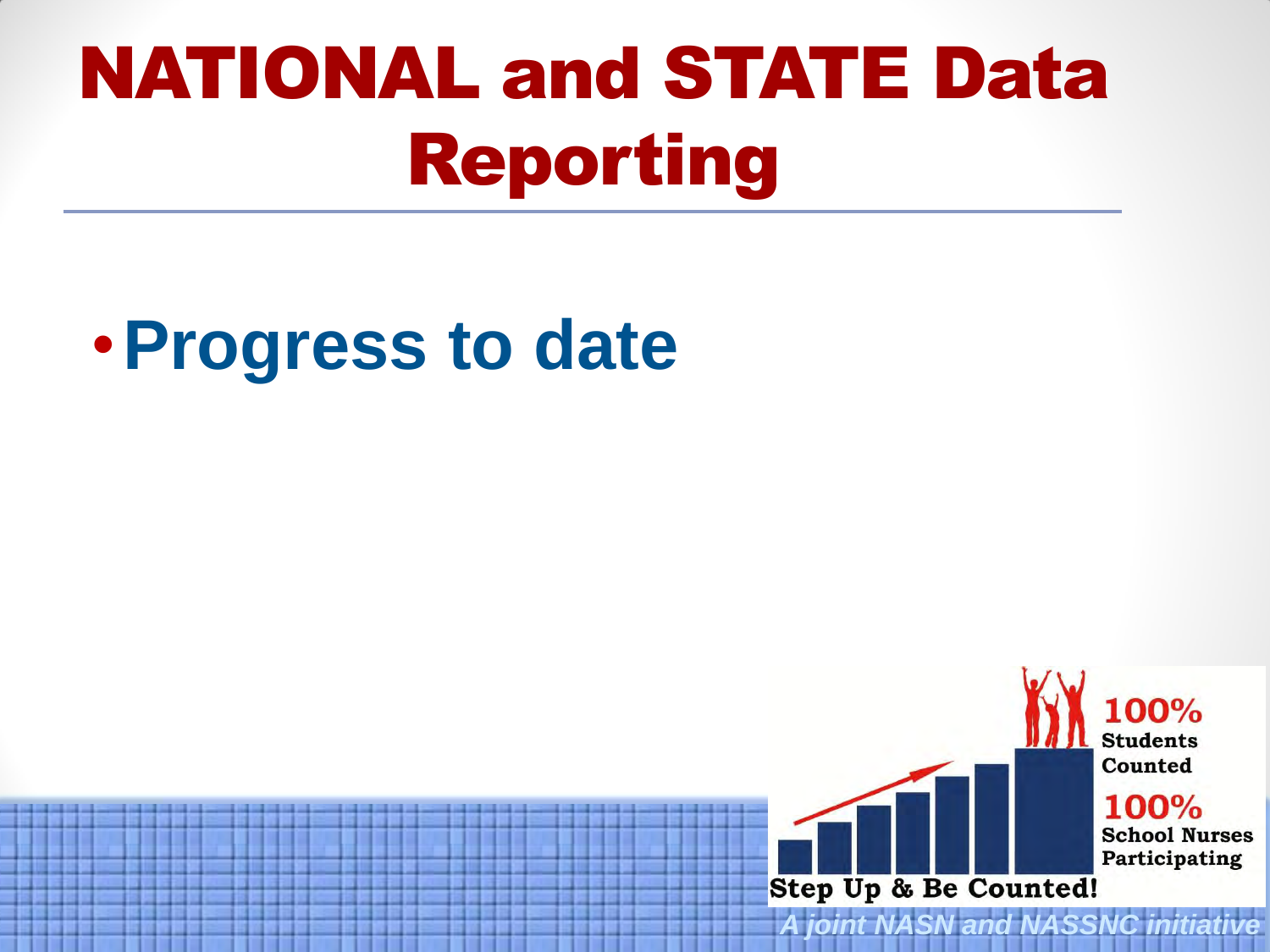#### Local School Workforce

| <b>Answer</b> | <b>DATA POINT DEFINITION</b>                                                                                                                                                       |                                                                                   |
|---------------|------------------------------------------------------------------------------------------------------------------------------------------------------------------------------------|-----------------------------------------------------------------------------------|
|               | 1. Number of enrolled students in district                                                                                                                                         |                                                                                   |
|               | 2. Total number of RN FTEs with an assigned caseload<br>providing direct services                                                                                                  |                                                                                   |
|               | 3. Total number of LPN FTEs providing direct services                                                                                                                              |                                                                                   |
|               | 4. Total number of non-RN, non-LPN health aides FTEs<br>that provide regular health services (e.g. give<br>medication, staff health office, perform specific health<br>procedures) |                                                                                   |
|               | 5. Total number of supplemental/float RN FTEs                                                                                                                                      | 100%<br><b>Students</b>                                                           |
|               | 6. Total number of RN with special assignment FTEs                                                                                                                                 | Counted<br>100%<br><b>School Nurses</b><br>Participating<br>Step Up & Be Counted! |
|               |                                                                                                                                                                                    | A joint NASN and NASSNC initiat                                                   |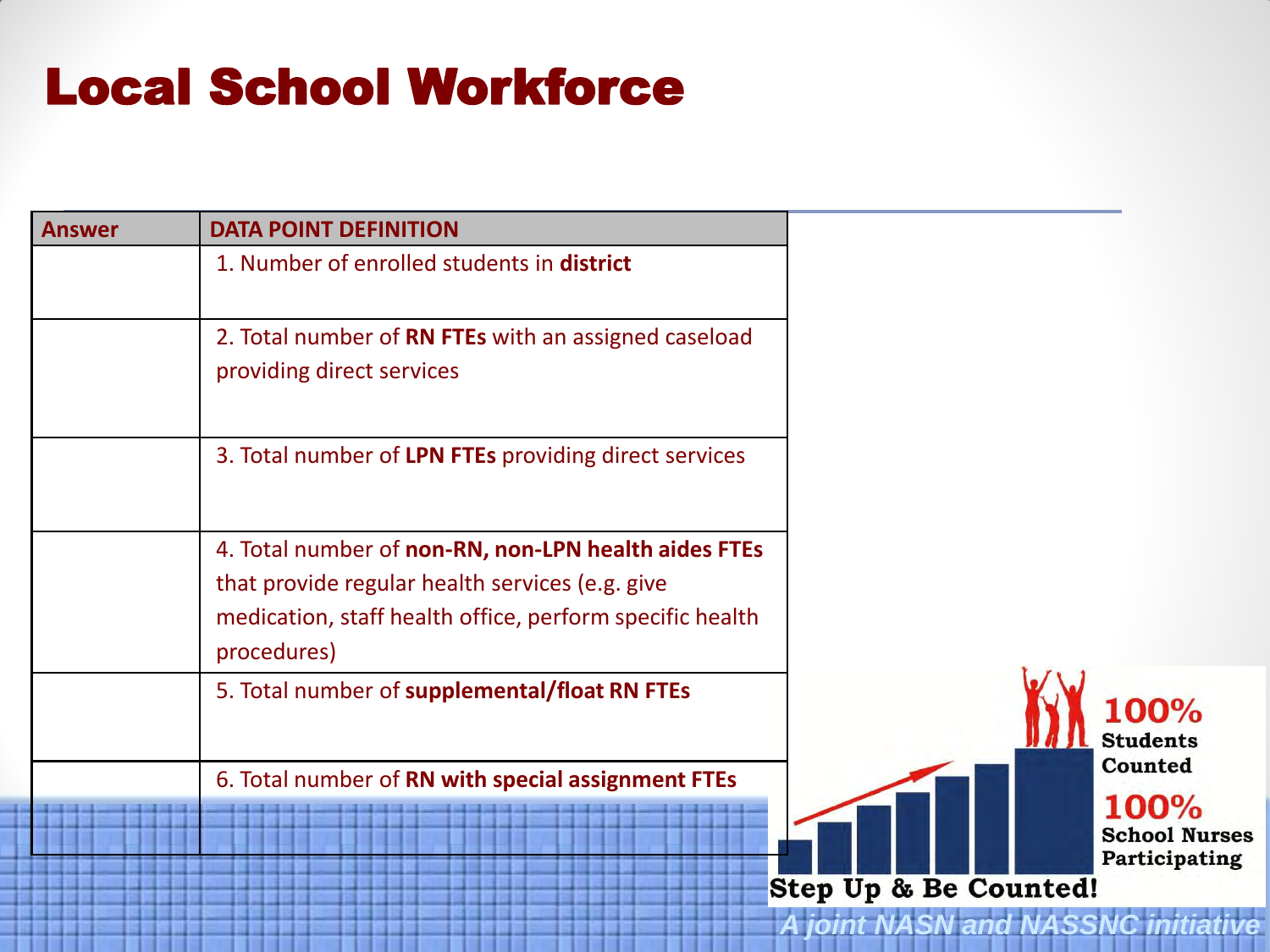#### Children's Chronic Health Diagnoses

| <b>Answer</b> | <b>DATA POINT DEFINITION</b>                                                           |                                               |
|---------------|----------------------------------------------------------------------------------------|-----------------------------------------------|
|               | 7. Number of students enrolled in reporting schools                                    |                                               |
|               | 8. Number of students with an <b>asthma</b> diagnosis                                  |                                               |
|               | 9. Number of students with Type 1 Diabetes diagnosis                                   |                                               |
|               | 10. Number of students with Type 2 Diabetes diagnosis                                  |                                               |
|               | 11. Number students with a <b>seizure disorder</b> diagnosis                           |                                               |
|               | 12. Number students with life threatening allergy<br>(anaphylactic reaction) diagnosis | 100%<br><b>Students</b><br>Counted            |
|               | <b>Step Up &amp; Be Counted!</b><br><b>A joint NASN and NASSNC initiati</b>            | 100%<br><b>School Nurses</b><br>Participating |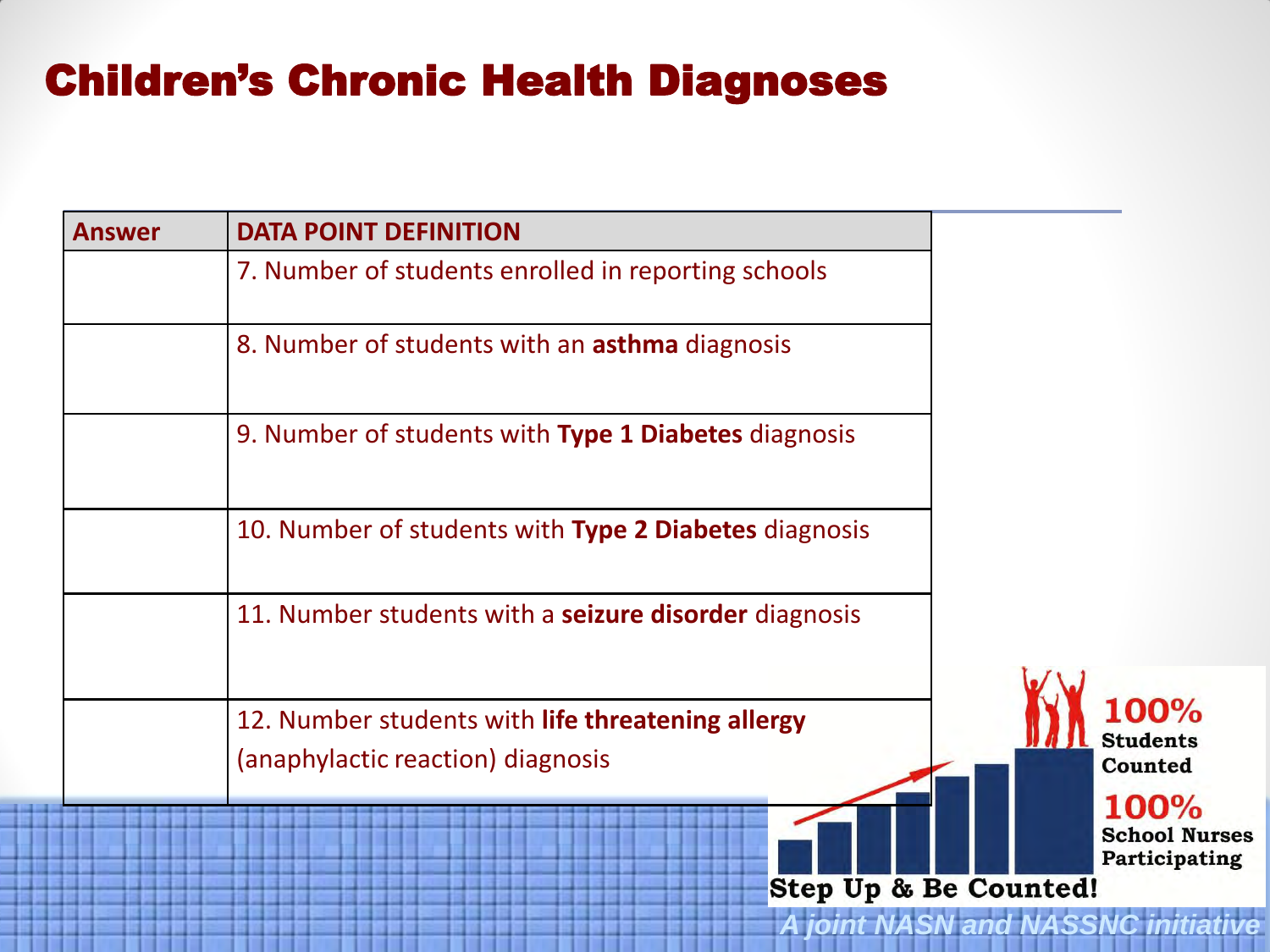#### **Student Data from KSIS**

 $\triangleright$  The 2013-14 numbers are in!

▶ Total Student Enrollment - 653,448

| Condition    | # Students | % of Students |
|--------------|------------|---------------|
| 1. Asthma    | 47,916     | 7%            |
| 2. Allergies | 18,087     | 2%            |
| 3. ADHD      | 17,331     | 2%            |
| 4. Epilepsy  | 4,879      | .07%          |
| 5. Diabetes  | 2,398      | .03%          |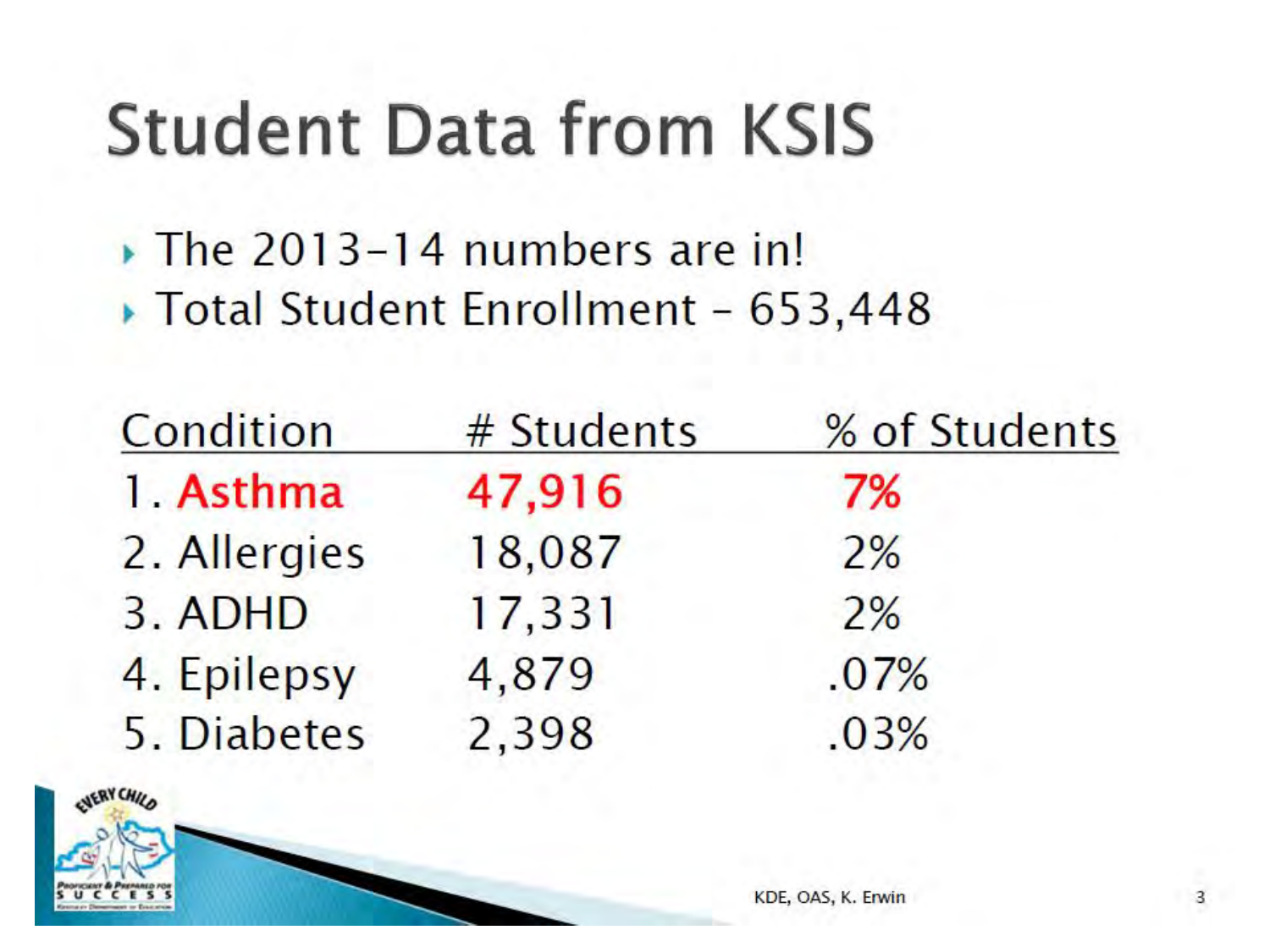#### Disposition of the Student after a Health Office Visit or Encounter

| <b>Answer</b>                                          | <b>DATA POINT DEFINITION</b>                                                                                                                      |                     |
|--------------------------------------------------------|---------------------------------------------------------------------------------------------------------------------------------------------------|---------------------|
|                                                        | 13. Number of student encounters/health office visits to                                                                                          |                     |
|                                                        | RN resulting in the student returning to class or staying in                                                                                      |                     |
|                                                        | school during the 2014-15 school year                                                                                                             |                     |
|                                                        |                                                                                                                                                   |                     |
|                                                        | 14. Number of student encounters/health office visits to                                                                                          |                     |
|                                                        | the RN resulting in 911 being called or regionally                                                                                                |                     |
|                                                        | appropriate equivalent during the 2014-15 school year                                                                                             |                     |
|                                                        | 15. Number of student encounters/health office visits to                                                                                          |                     |
|                                                        | the RN resulting in the student being sent home during                                                                                            |                     |
|                                                        | the 2014-15 school year                                                                                                                           |                     |
|                                                        |                                                                                                                                                   |                     |
|                                                        |                                                                                                                                                   | Students<br>Counted |
| <b>The Committee of the Committee of the Committee</b> | , and the third the ten theorem and the ten the ten tensor of the ten the tensor of the<br><b>The Committee of the Committee of the Committee</b> | 1 በበዐረ              |

J70 **School Nurses** Participating

**A joint NASN and NASSNC** 

**Step Up & Be Counted!**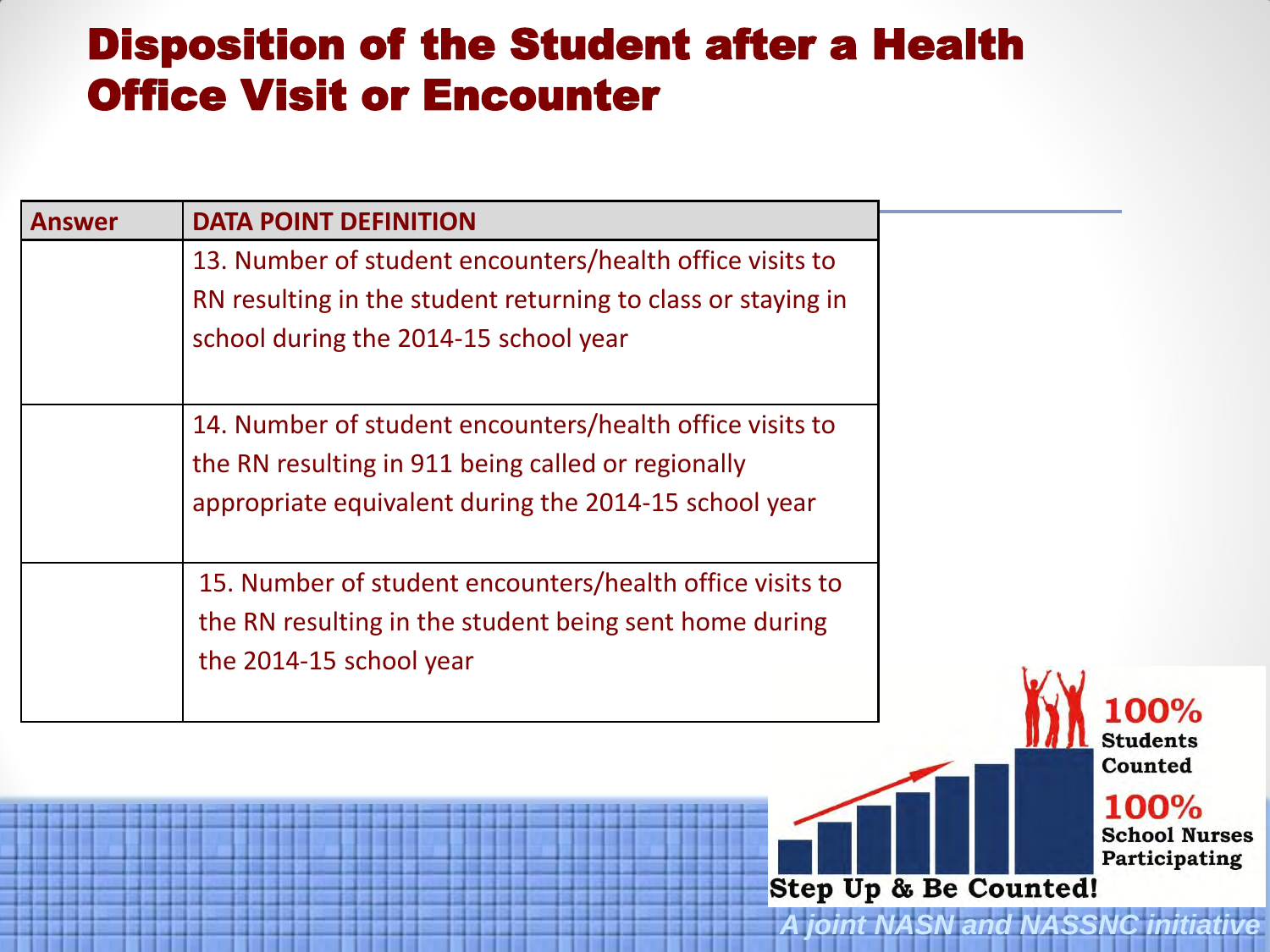## Local Data Collection Considerations

• **Data that describes outcomes or impacts on student attendance, participation or achievement** 

•**What technology is available to you** 



*A joint NASN and NASSNC initiative*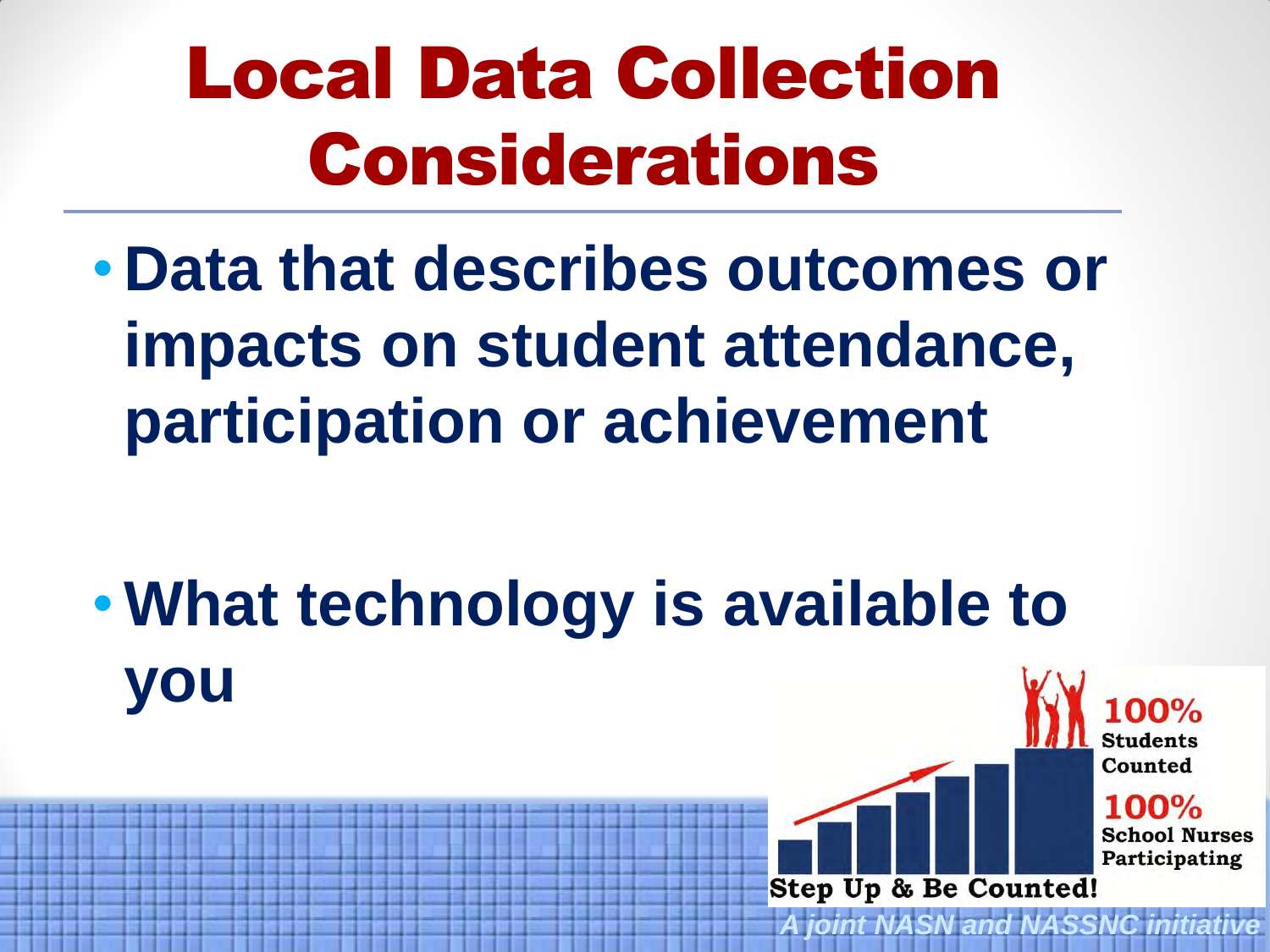## LOCAL DATA Reporting Types of data

• **In addition to the data reported to the state/nation, you might want to collect/report other data** 

*A joint NASN and NASS* 

Step Up & Be Counted!

**Students** Counted

 $100%$ 

**School Nurses** Participating

- District initiative
- **Community Concern**
- Public health initiatives
- Your concern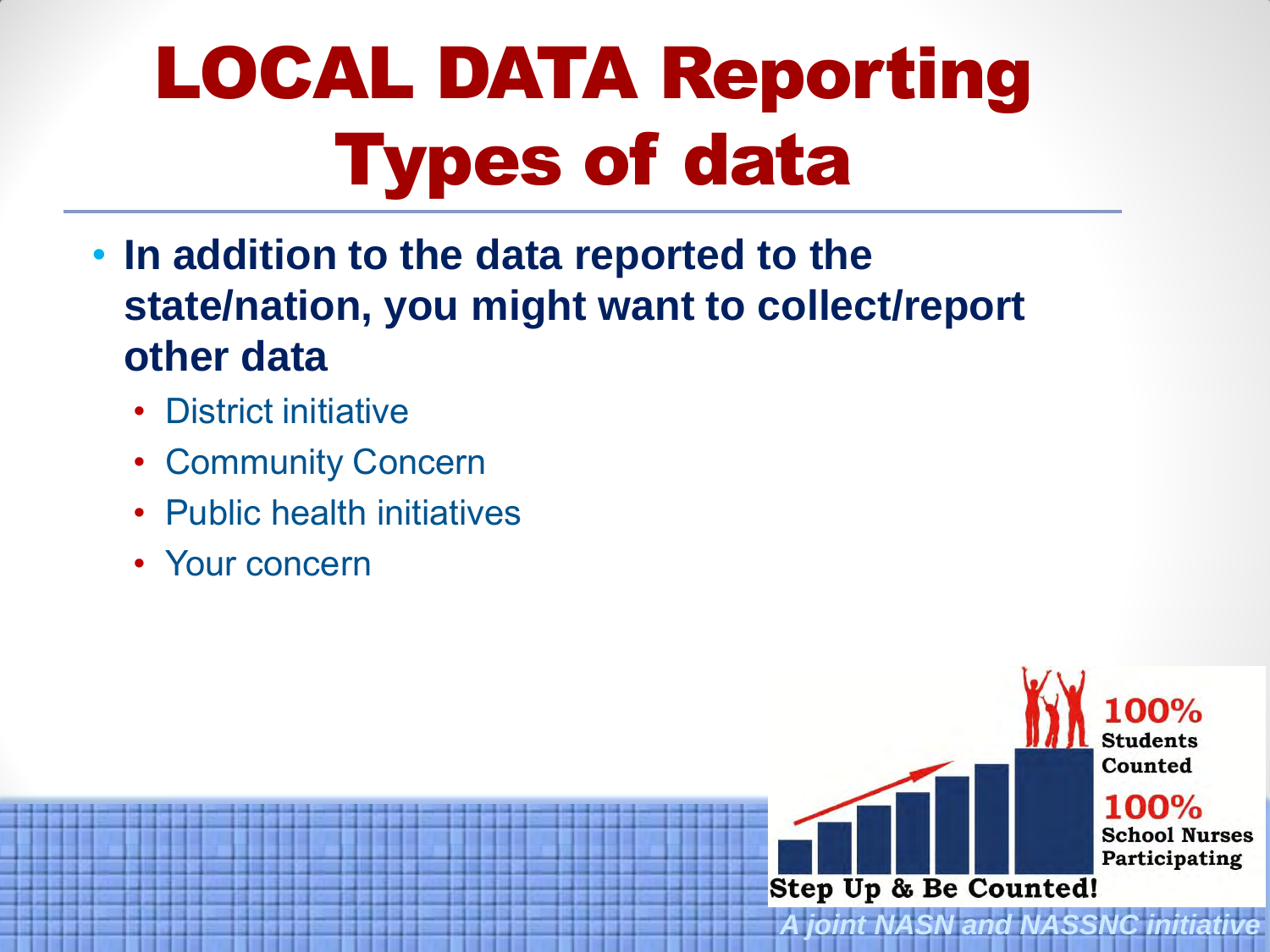#### Data Reporting Goals

and NAS

**Step Up & Be Counted!** 

**Students** Counted

100%

**School Nurses** Participating

- **Decide what you want to show**
- **What are your goals**
- **What outcomes do you want**
- **Example--Massachusetts**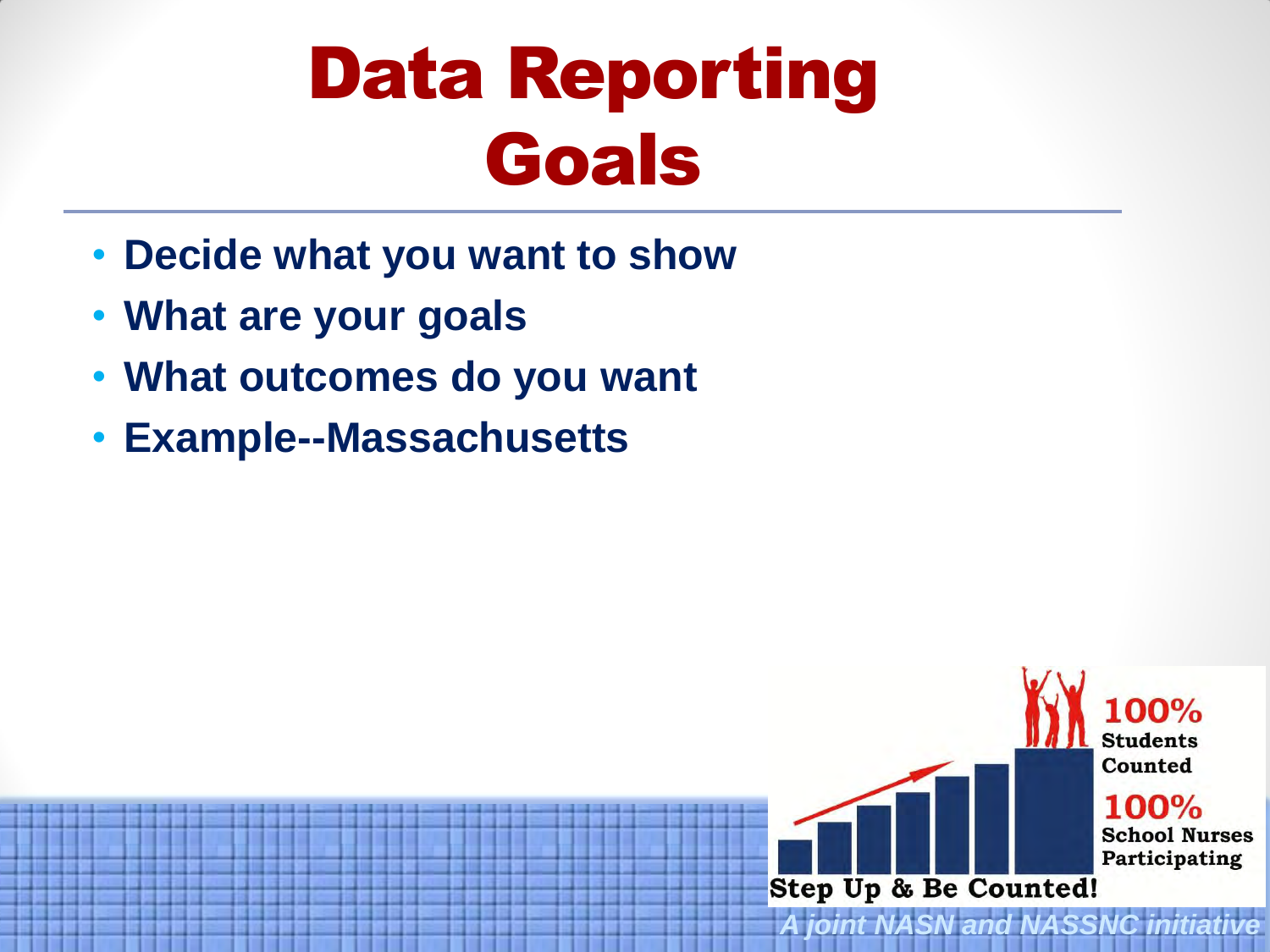## Standard G, Wisconsin Statute 121.02

#### **Provide for Emergency Nursing Services**

•Policies for emergency nursing services shall include protocols for dealing with pupil accidental injury, illness, and administration of medication at all school-sponsored activities including but not limited to curricular, co-curricular, and extra-curricular activities and a method to record each incident of service provided.

•A review and evaluation by the school board shall be made of the emergency nursing services program at least annually.

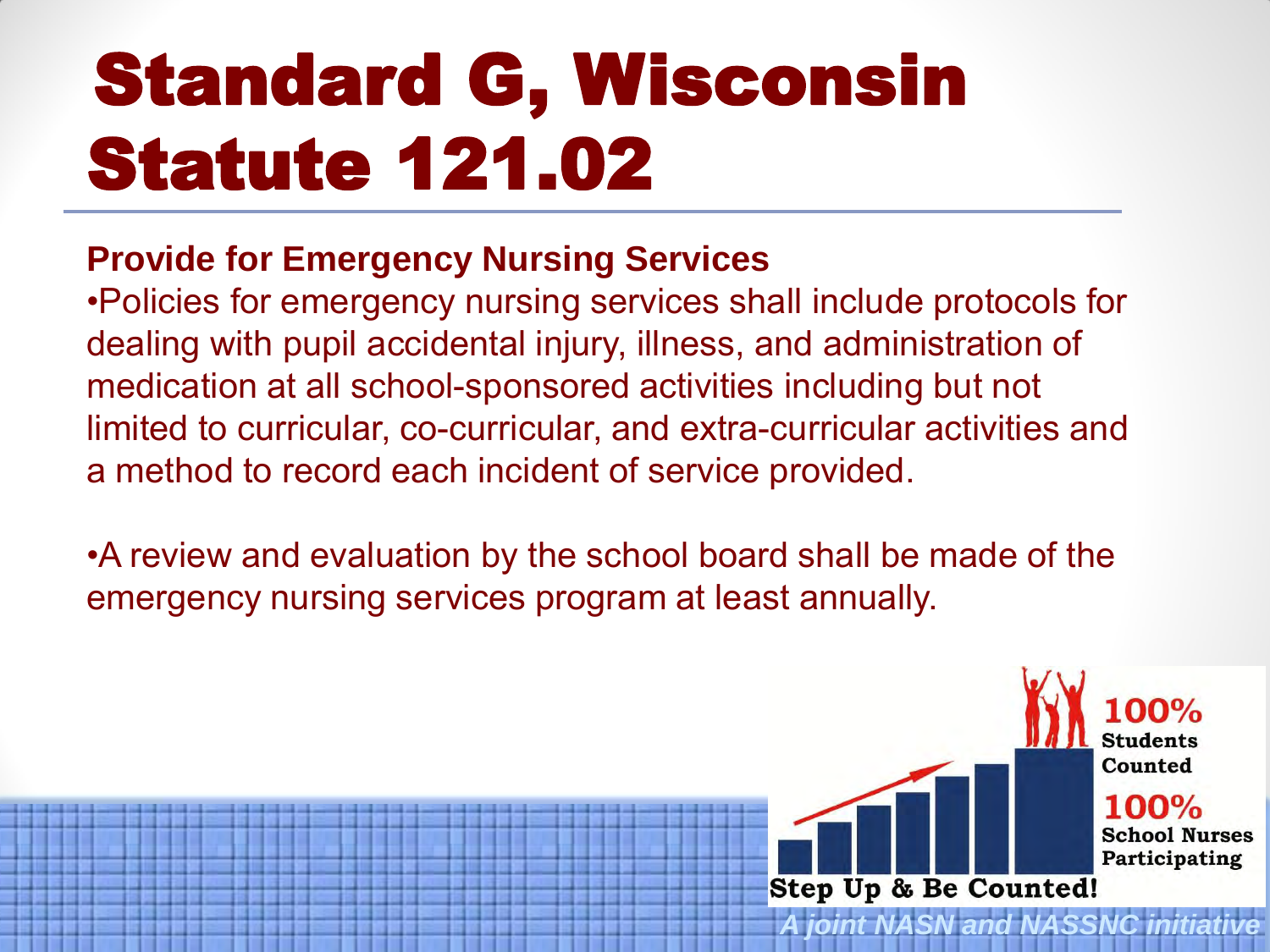### Local Data Reporting Audience

- **Report to your administrator, superintendent, school board, health department**
- **Other interested groups/persons**